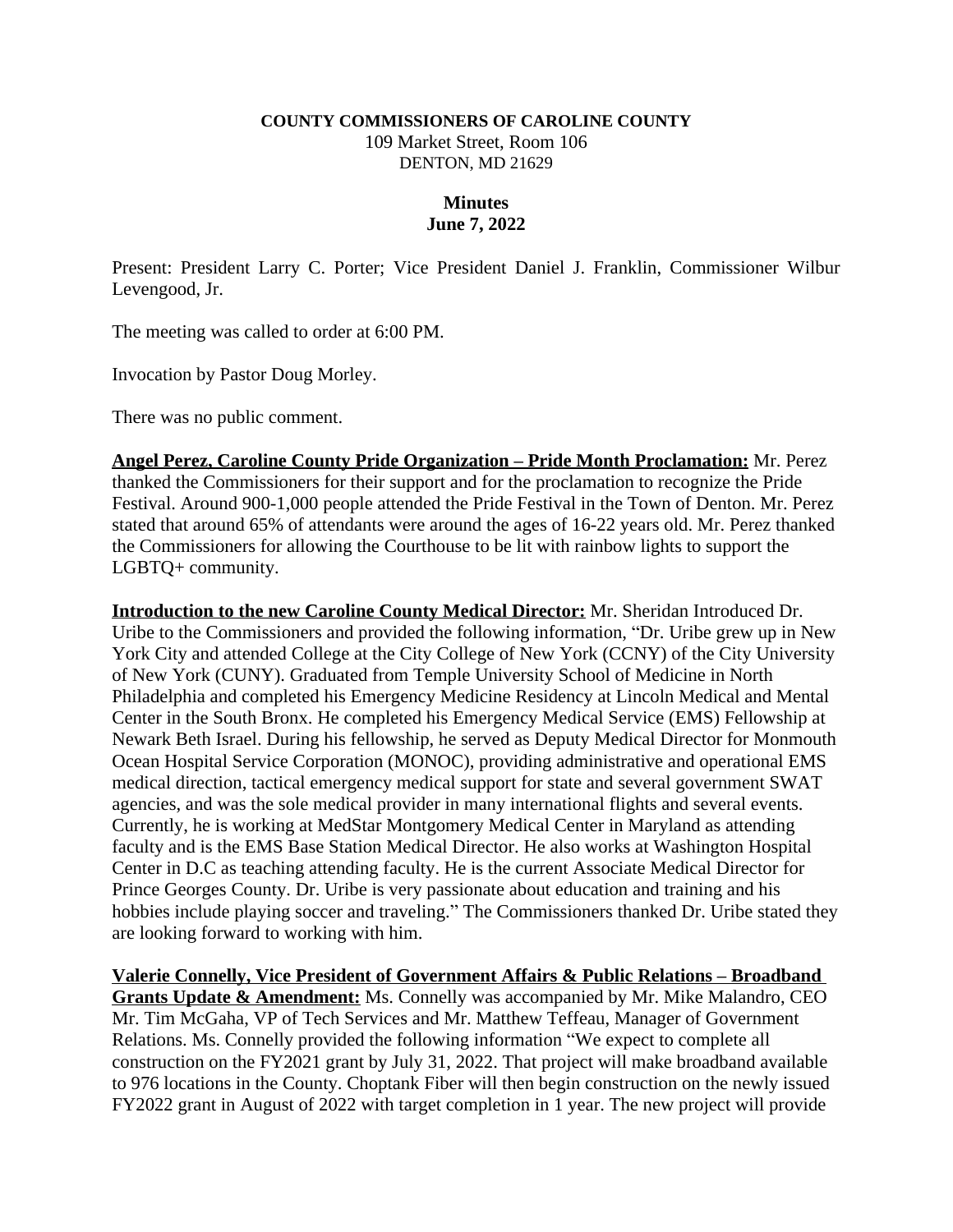broadband service to an additional 2,241 locations. Combined, the grants make service available to more than 3200 previously "unserved" residents and businesses in Caroline County. Residents can register their interest and be notified when broadband is coming to their address by logging on to [www.choptankfiber.com.](https://gcc02.safelinks.protection.outlook.com/?url=https%3A%2F%2Furldefense.proofpoint.com%2Fv2%2Furl%3Fu%3Dhttp-3A__www.choptankfiber.com%26d%3DDwMFAg%26c%3DFbPJOM5IDy-rmod778uIHeNe0SLckYb_SXl266d_etQ%26r%3DVey1eruL8K9QBHcdrtILk8ZGEiVfwv8Sfac9p3QsR8Q%26m%3D8ity5puw0dfPxiQ5RWr9eB14_5NVW5he9lVPzKWCDhEAFeY64X18qKo6W2SH5y8s%26s%3Dr31q4r1gvc5PVJQ5WWW0R6P2UKLaO8GpveKg_21oOYk%26e%3D&data=05%7C01%7Ckleager%40carolinemd.org%7C2ca3d4428af84e724d9608da4958ca85%7C83be138f33684af9a1903b2b920fe441%7C1%7C0%7C637902943569728242%7CUnknown%7CTWFpbGZsb3d8eyJWIjoiMC4wLjAwMDAiLCJQIjoiV2luMzIiLCJBTiI6Ik1haWwiLCJXVCI6Mn0%3D%7C0%7C%7C%7C&sdata=aYC1hSkgOmAtbCSeI8wFC4b5LpyvUp53kN3ki5xT1u8%3D&reserved=0) Ms. Connelly stated that there is a change to the matching funds level for the FY22 broadband grant approved by the Office of Statewide Broadband, Choptank Fiber staff has drafted an amendment to the MOU signed earlier this year. The amendment updates the amount that will be contributed by Caroline County and Choptank. The original MOU said both parties would split the 10% matching requirement. Since the match is now 26%, the County's match level is 9% consistent with the \$2 million previously appropriated by the Commissioners for the grant program. Commissioner Levengood made a motion to sign the amendment. Commissioner Franklin seconded the motion. All three Commissioners voted to sign the amendment to the existing MOU.

## **Katheleen Freeman, Director of Planning & Codes – Waypost Solar Discussion:** Ms.

Freeman mentioned that she is joined by Mr. Matt Kaczynski, Development Review Coordinator. Ms. Freeman presented the Commissioners with 3 maps of the Waypost project and stated that the Waypost project is really "Cherrywood II" (bought out by a different company). Ms. Freeman stated that in 2018, the County passed solar regulations for a 2000-acre solar cap for the County. Currently, there are 4 commercial projects in the County including ones built, ones being built, and ones in the permitting process. Ms. Freeman stated that the Waypost project in addition to the 3 others, are all under the 2,000-acre cap with disturbed land. However, the actual land parcels are over 2,000-acres.

Ms. Freeman stated that the concern that has arose is the Energy Storage (battery storage) containers proposed in this project with Waypost. The Commissioners main concerns lie within keeping the safety and welfare of the County. There is history of thermal runaway and explosions that can release toxic gases during the meltdown of the energy storage systems. Ms. Freeman stated that the County should implement standards that requires companies to abide by the NFPA855 International Fire Code and International Code Council Chapter 12 standards. Currently, the State has not adopted Chapter 12. Ms. Freeman stated that after having conversations with Waypost, they have mentioned that they are planning on providing services that follow Chapter 12. Mr. Barroll stated that they will likely have some sort of suppression system for insurance and liability purposed. Commissioner Levengood stated he has serious issues with the battery storage and the gasses that it creates. Commissioner Franklin stated he has issues with the acreage being over 2,000-acres, even though not all disturbed, and also has issues with it being close to biological areas and near North County Park. Commissioner Franklin statd that he has a lot of issues with this project. Ms. Freeman stated that Waypost is willing to offer annual trainings to fire departments, and equipment to help put out battery fires. The Commissioners stated the main issue isn't the solar panels, it's the battery storage. The Commissioners stated they are seeking additional information on the battery storage systems.

## **Consent Agenda: (All three Commissioners voted unanimously to pass the consent agenda): The Commissioners decided to vote on the two resolutions separately to adopt the FY23 Budget.**

• Resolution #2022-008 – [FY023 Operating & Capital Budgets](https://www.carolinemd.org/DocumentCenter/View/7157/2022-008-FY2023-Operating-and-Capital-Budgets) (Commissioner Franklin made a motion to adopt the resolution. Commissioner Levengood